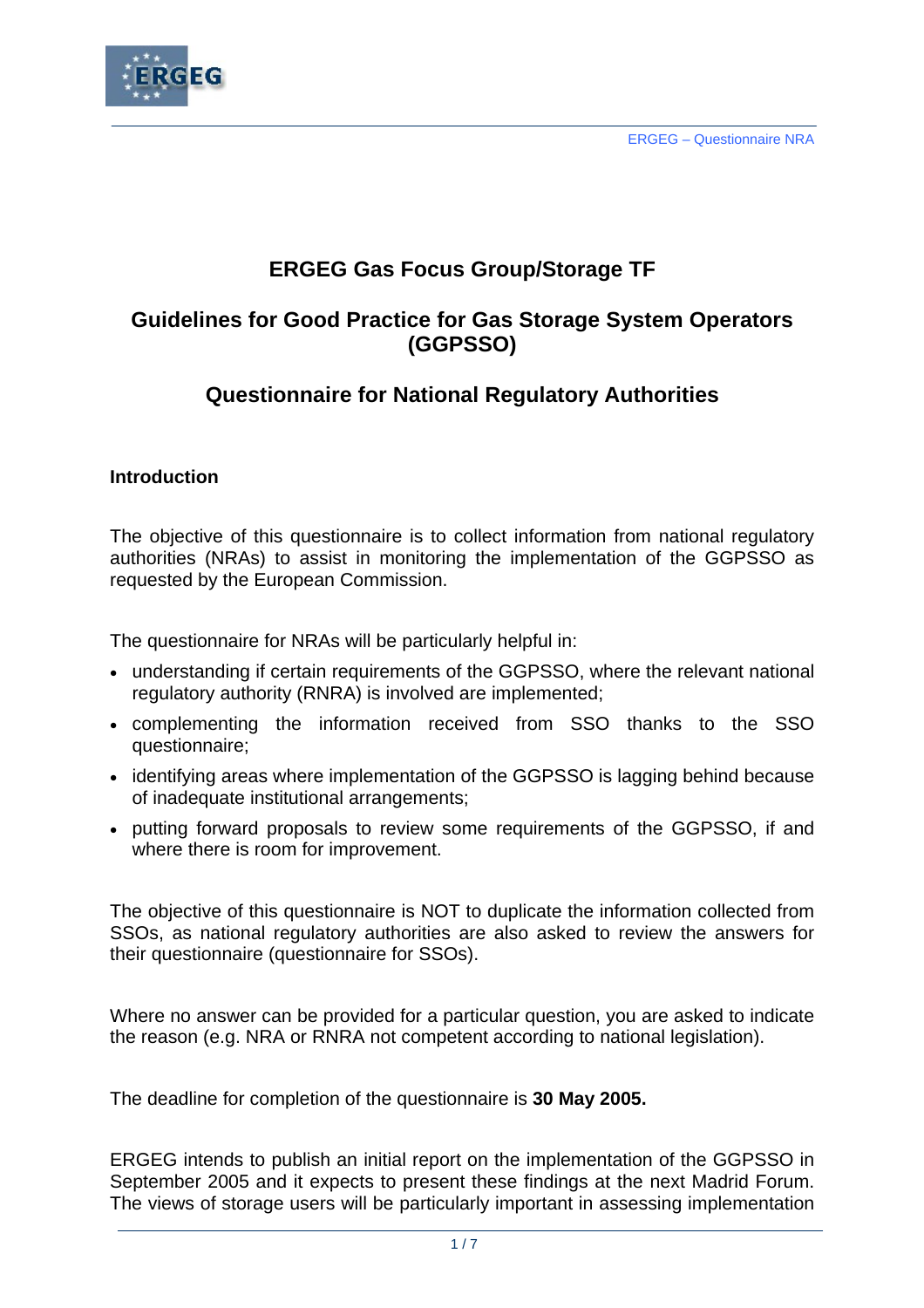

– therefore ERGEG intends to issue a final report on implementation after it has an opportunity to consider responses to its initial report.

# **To help ensure transparency, responses –as well as other documents associated with monitoring the GGPSSO- will normally be published on the ERGEG website.**

Given that ERGEG's initial report will be published in September, we request that NRAs provide an addendum to their original submission if there are significant changes to the information that they provide, between 30 May and the beginning of September (1 September). This will ensure that the report is as up to date as possible.

Any question on this questionnaire should be directed in the first instance to:

Rosita Carnevalini (AEEG) : [RCARNEVALINI@autorita.energia.it](mailto:RCARNEVALINI@autorita.energia.it) Pierre-Marie Cussaguet (CRE) : [pierre-marie.cussaguet@cre.fr](mailto:pierre-marie.cussaguet@cre.fr) Claude-Albane Swanson (CRE) : [claude-albane.swanson@cre.fr](mailto:claude-albane.swanson@cre.fr) Davide Giorgi (AEEG) : [DGIORGI@autorita.energia.it](mailto:DGIORGI@autorita.energia.it)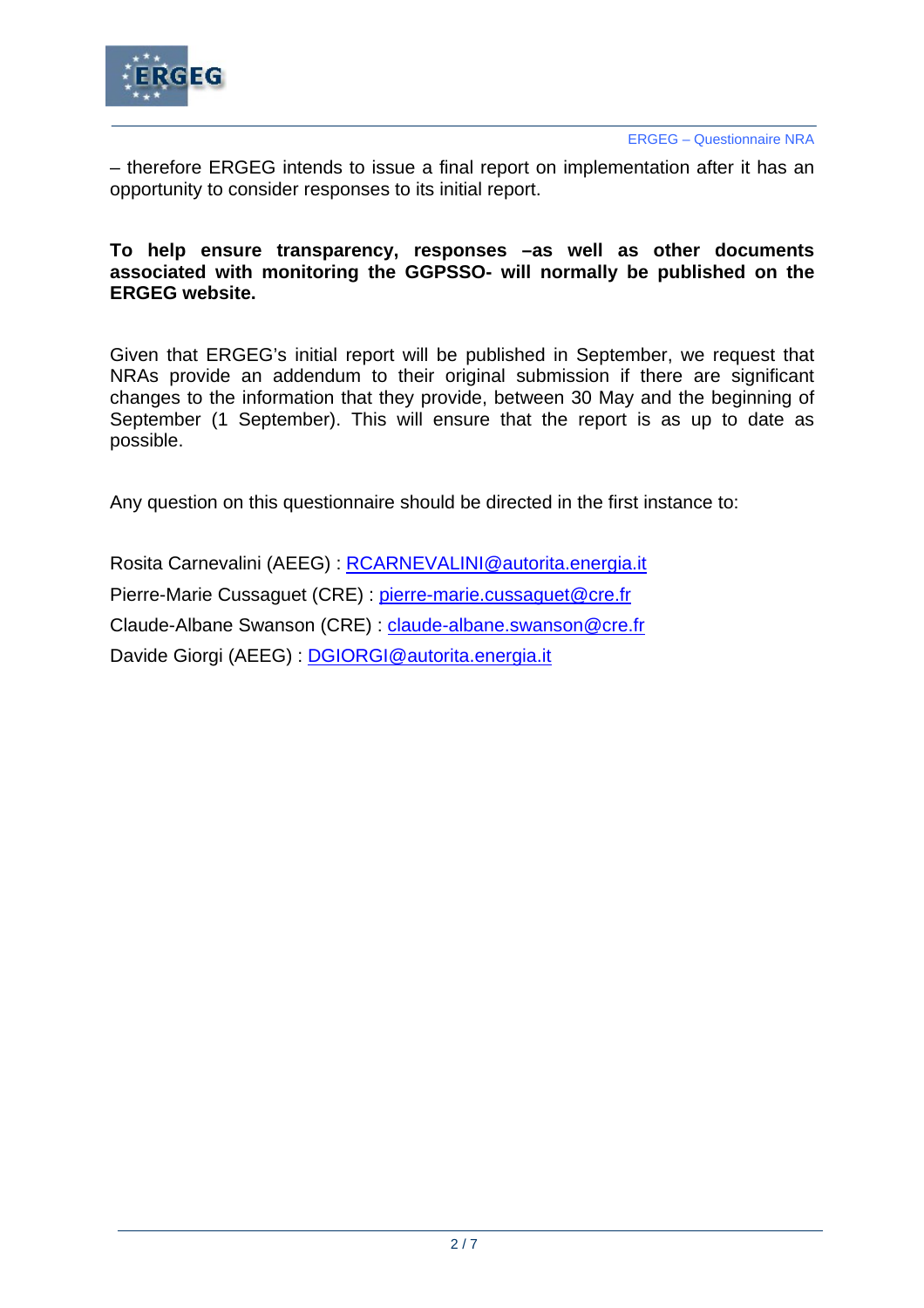

# **Questionnaire**

### **1 General**

**1.1 Name of National Regulatory Authority:** 

#### **1.2 Is TPA to storage implemented in your country and how:**

| (a)   | national legislation passed before the Directive 2003/55/EC               |  |
|-------|---------------------------------------------------------------------------|--|
|       | (b) article 19 of the Gas directive transposed into national law          |  |
|       | (c) TPA implemented by SSOs, in the absence of a national legal framework |  |
| l (d) | no TPA                                                                    |  |

### **1.3 Does your National Regulatory Authority (NRA) regulate:**

| (a) | tariffs for TPA to storage                  |  |
|-----|---------------------------------------------|--|
|     | (b) terms and conditions for TPA to storage |  |
| (c) | other (please provide comments below)       |  |
|     | notes:                                      |  |

#### **1.4 Please provide a list of any other Relevant National Regulatory Authorities (RNRA) involved in regulation of TPA to storage (e.g. Ministry)**

#### **1.5 Please specify who is the authority legally competent for dispute settlement with respect to the issues mentioned in article 19 of the gas Directive:**

| (a) | your regulatory authority                                       |  |
|-----|-----------------------------------------------------------------|--|
| (b) | another RNRA (please specify below)                             |  |
|     | notes:                                                          |  |
|     | (c) NRA or RNRA not competent according to national legislation |  |

# **2 Scope and objective of the GGPSSO**

#### **2.1 Are you aware of any conflicts between the requirements of the GGPSSO and national legislation (GGPSSO Scope and Objective)?**

| answer: |  |
|---------|--|
| notes:  |  |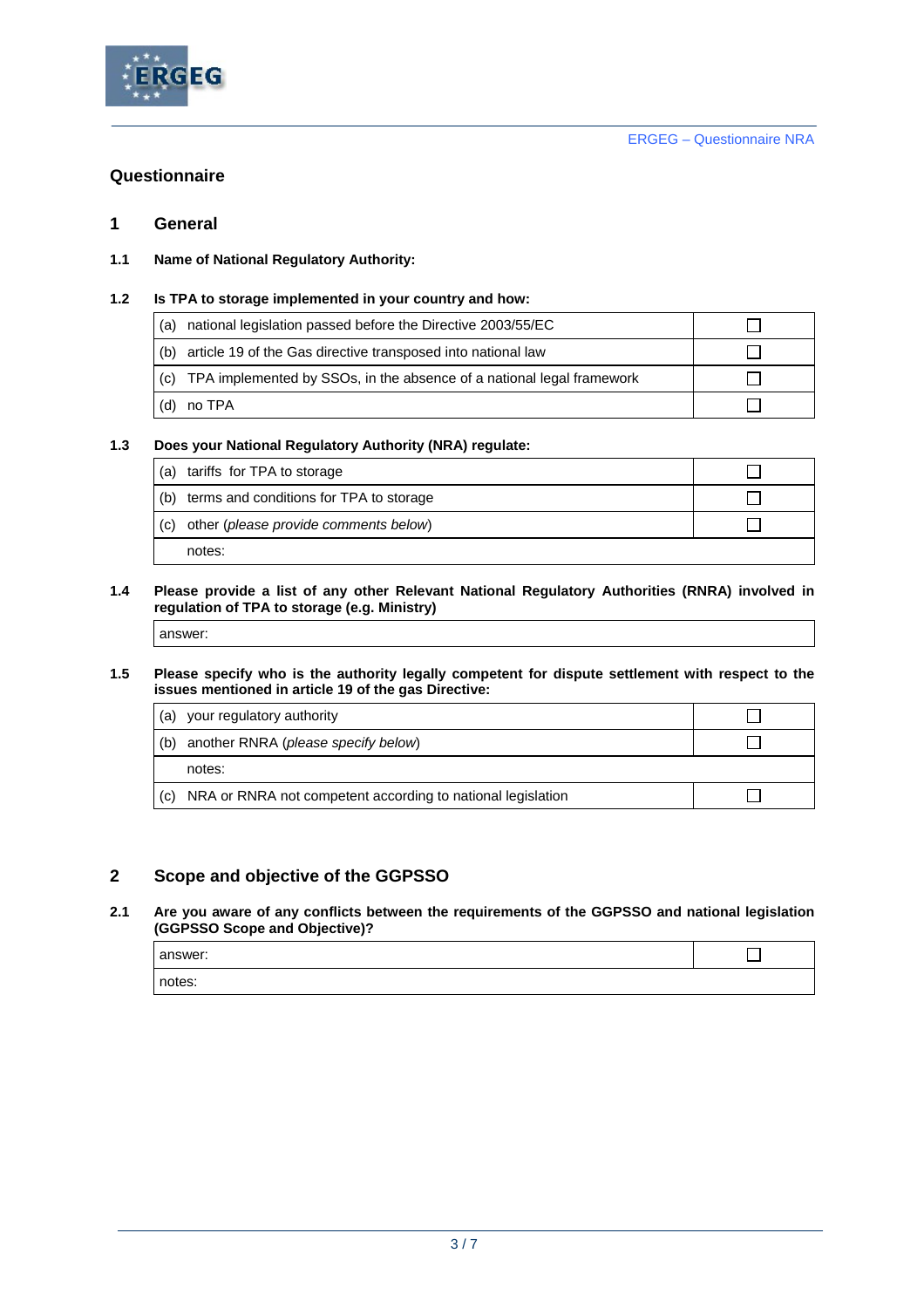

#### **2.2 If the answer is "yes", please provide details on (GGPSSO Scope and Objective):**

| (a) the exact nature and extent of the conflict                   |  |
|-------------------------------------------------------------------|--|
| (b) whether you have been notified                                |  |
| (c) whether another RNRA has been notified (please specify which) |  |
| (d) if notification has been made public                          |  |

#### **2.3 Did you require the SSO(s) to demonstrate that it (they) meet(s) the requirements of the GGPSSO (GGPSSO Scope and Objective)?**

| answer: |  |
|---------|--|
| notes:  |  |

#### **2.4 If "no", is it because:**

| (a) | it has already been required by another RNRA (please specify below)          |  |
|-----|------------------------------------------------------------------------------|--|
|     | notes:                                                                       |  |
| (b) | your NRA is not competent to require that, according to national legislation |  |
| (C) | other (please specify below)                                                 |  |
|     | notes:                                                                       |  |

## **3 Roles and responsibilities of Storage System Operators**

## **3.1 If a SSO in your country is part of a vertically integrated company:**

| $(1.3)$ : | $\vert$ (a) did you require that the SSO(s) make available a document setting out all the<br>terms and conditions relating to storage use by the affiliate company (GGPSSO) |  |
|-----------|-----------------------------------------------------------------------------------------------------------------------------------------------------------------------------|--|
| notes:    |                                                                                                                                                                             |  |

#### **3.2 If "no", is it because:**

| (a) | it has already been required by another RNRA (please specify below)          |  |
|-----|------------------------------------------------------------------------------|--|
|     | notes:                                                                       |  |
| (b) | your NRA is not competent to require that, according to national legislation |  |
| (C) | other (please specify below)                                                 |  |
|     | notes:                                                                       |  |

#### **3.3 Are standard storage contracts or the storage code approved or monitored by (GGPSSO 1.2.b):**

| (a) your regulatory authority           |  |
|-----------------------------------------|--|
| (b) another RNRA (please specify below) |  |
| notes:                                  |  |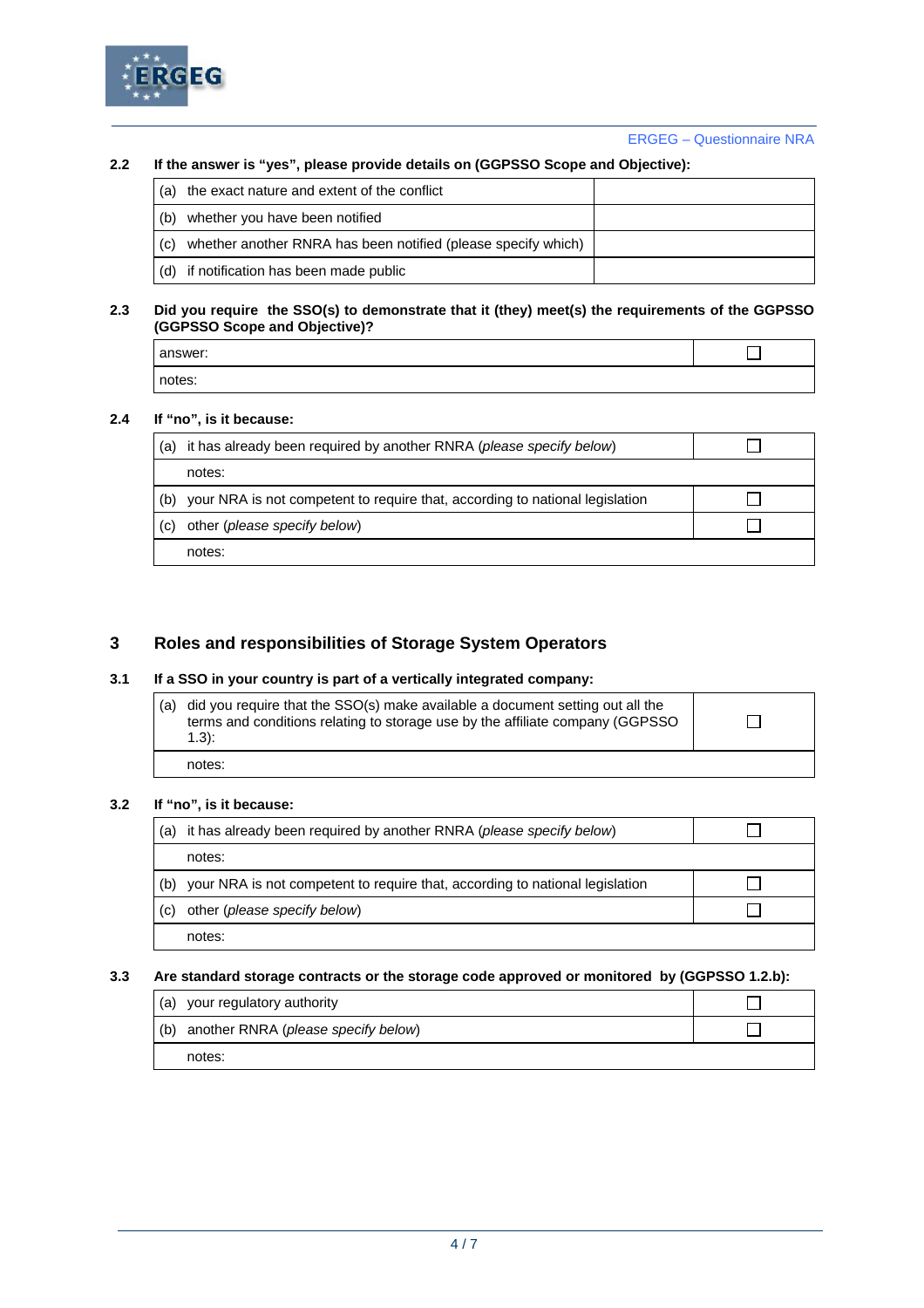

ERGEG – Questionnaire NRA

| national legislation) |  | (c) no approval or monitoring (i.e. NRA or RNRA not competent according to |  |  |
|-----------------------|--|----------------------------------------------------------------------------|--|--|
|-----------------------|--|----------------------------------------------------------------------------|--|--|

## **4 Necessary TPA services**

#### **4.1 Is any exclusion of storage capacity from TPA approved or monitored by (GGPSSO 3.1):**

| (a) | your regulatory authority                                                                       |  |
|-----|-------------------------------------------------------------------------------------------------|--|
| (b) | another RNRA (please specify below)                                                             |  |
|     | notes:                                                                                          |  |
| (c) | no approval or monitoring (i.e. NRA or RNRA not competent according to<br>national legislation) |  |

#### **4.2 Are the rules for excluding some storage capacity from TPA – and substantiated reasons – public (GGPSSO 3.1)?**

| answer: |  |
|---------|--|
| notes:  |  |

#### **4.3 Please indicate if, according to national legislation, Public Service Obligations (PSO) in your country are placed on (relating to GGPSSO 3.2):**

| (a) | the SSO                                                        |  |
|-----|----------------------------------------------------------------|--|
| (b) | the shippers                                                   |  |
| (C) | no party responsible for PSO according to national legislation |  |
| (d) | other (please specify below)                                   |  |
|     | notes:                                                         |  |

#### **4.4 Did you require that, if a party is responsible for PSOs, it shall demonstrate that their requested capacity reservation is no more than what is required to satisfy the relevant PSOs (GGPSSO 3.2)?**

| answer: |  |
|---------|--|
| notes:  |  |

#### **4.5 If "no", is it because:**

| (a) | it has already been required by another RNRA (please specify below)          |  |
|-----|------------------------------------------------------------------------------|--|
|     | notes:                                                                       |  |
| (b) | your NRA is not competent to require that, according to national legislation |  |
| (c) | no party responsible for PSO according to national legislation               |  |
| (d) | other (please specify below)                                                 |  |
|     | notes:                                                                       |  |

#### **4.6 Where some services have not been introduced, because of substantial IT development, was the decision monitored by:**

| (a) your regulatory authority           |  |
|-----------------------------------------|--|
| (b) another RNRA (please specify below) |  |
| notes:                                  |  |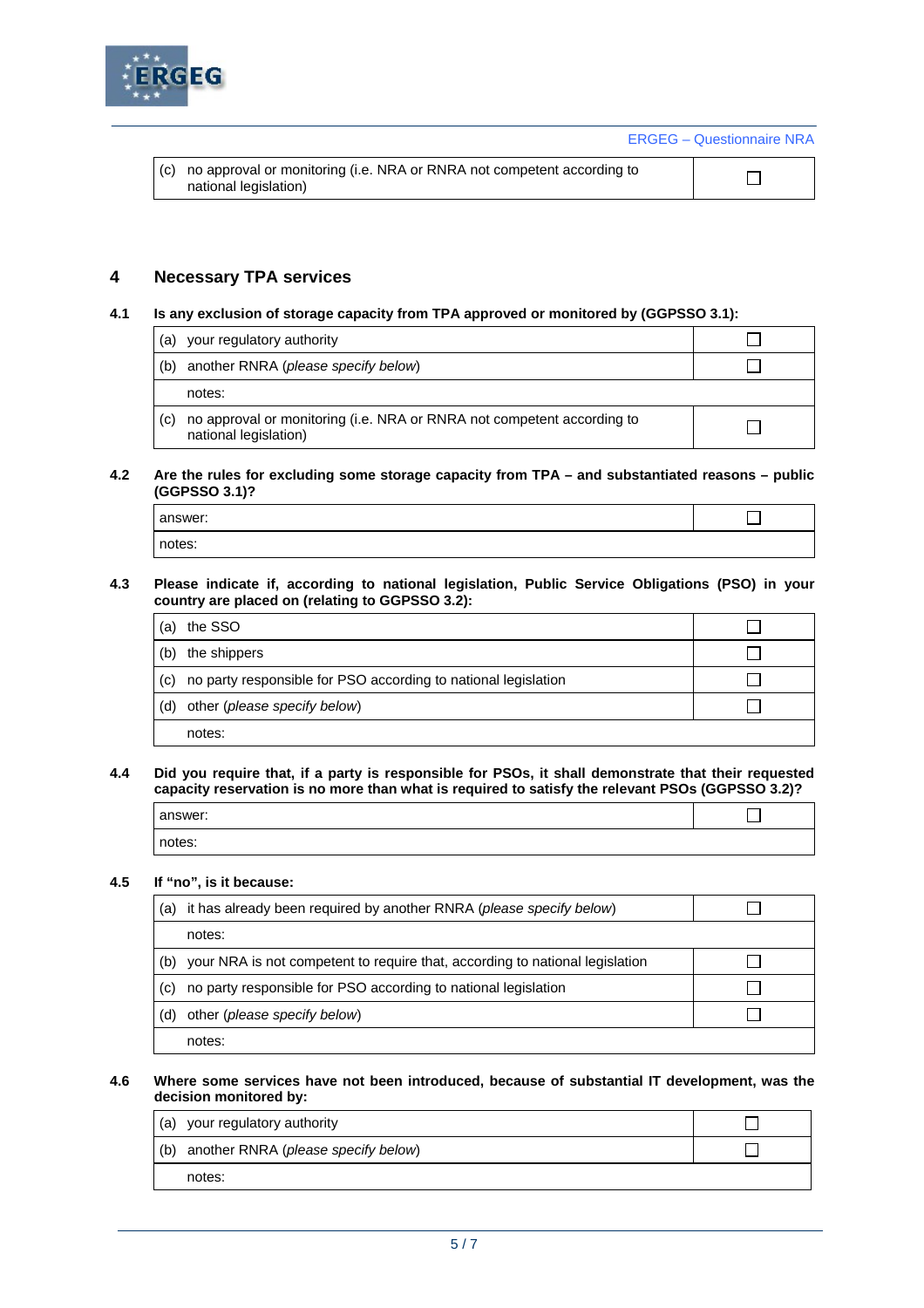

ERGEG – Questionnaire NRA

| (c) not monitored (i.e. up to the SSO) (i.e. NRA or RNRA not competent according |
|----------------------------------------------------------------------------------|
| to national legislation)                                                         |

 $\Box$ 

# **5 Storage capacity allocation and congestion management**

### **5.1 Is storage capacity allocation mechanisms regulated by:**

| (a) | your regulatory authority               |  |
|-----|-----------------------------------------|--|
|     | (b) another RNRA (please specify below) |  |
|     | notes:                                  |  |
| (c) | not regulated                           |  |

#### **5.2 Is storage capacity allocation mechanisms monitored by:**

| (a) | your regulatory authority                                                           |  |
|-----|-------------------------------------------------------------------------------------|--|
| (b) | another RNRA (please specify below)                                                 |  |
|     | notes:                                                                              |  |
| (C) | not monitored (i.e. NRA or RNRA not competent according to national<br>legislation) |  |

#### **5.3 Is your national regulatory authority – or another RNRA** *(please specify below)* **– involved in designing, applying or monitoring congestion management mechanisms**

| answer: |  |
|---------|--|
| notes:  |  |

# **6 Confidentiality requirements**

**6.1 Are confidentiality requirements of the GGPSSO (i.e. confidentiality of commercially sensitive information from storage users' accounts, no information available to the SSO concerning its storage business shall be passed to other parts of any of the company in advance of being provided to all market participants) monitored by:** 

| (a) | your regulatory authority                                                           |  |
|-----|-------------------------------------------------------------------------------------|--|
| (b) | another RNRA (please specify below)                                                 |  |
|     | notes:                                                                              |  |
| (C) | not monitored (i.e. NRA or RNRA not competent according to national<br>legislation) |  |

# **7 Transparency requirements**

**7.1 When some information is not published (aggregate use of storage, because some users fear it would harm their commercial interest), interested parties may require that the decision not to publish is reviewed by (GGPSSO 6.2):** 

| (a) your regulatory authority           |  |
|-----------------------------------------|--|
| (b) another RNRA (please specify below) |  |
| notes:                                  |  |